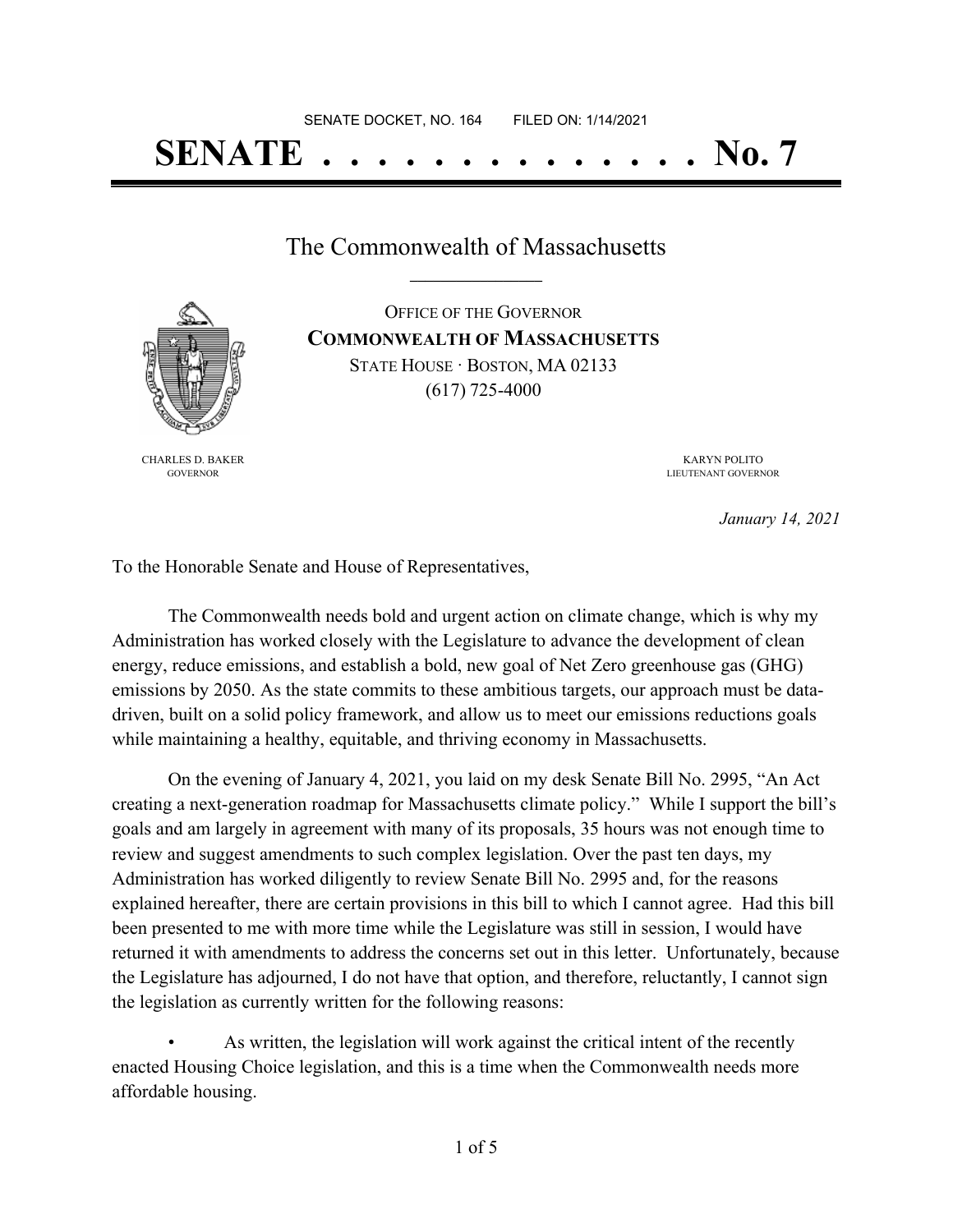There is nothing in this bill to address the ongoing and future impacts of climate change. If we intend to comprehensively address climate change, we must give ourselves and our colleagues in local government the tools necessary to create a Commonwealth that is more resilient to the destructive weather events we continue to face because of ongoing climate change.

While my Administration wholeheartedly supports the environmental justice goals of this bill, intent without the tools to address those issues are empty promises. This bill does not have language to address the ongoing impacts of climate change faced by those communities.

We are in the midst of working with all the Northeastern states on a massive undertaking to change the way we all procure clean energy. We are working together because we share the same power grid and there is a tremendous opportunity to make a major difference if we work as a region on building clean power solutions. Certain provisions in this bill will endanger that work.

Many of the mandates in this legislation are not supported by scientific and detailed data analysis, and ignore the very important criteria for making decisions establishing the GWSA, which remains the North Star for all of our efforts here in the Commonwealth.

Finally, the Massachusetts economy is just beginning to recover from the pandemic downturn caused by the novel coronavirus known as COVID-19. As we are all learning what the future will hold, I have concerns about the impacts portions of this bill will have for large sectors of the economy.

I commend the Legislature for including important provisions in Senate Bill No. 2995, related to environmental justice, Net Zero, natural gas pipeline safety, and energy efficiency standards for appliances. I understand that the Legislature intends to refile Senate Bill No. 2995, and look forward to working with both chambers in the coming days to improve the bill and quickly reach agreement on ambitious, bipartisan legislation that builds upon Massachusetts' leadership in addressing climate change.

While we are in agreement on our climate goals, we differ on how these goals should best be achieved. Critically, the proposed legislation relies on certain out-of-date policies to reduce emissions and does not use exhaustive scientific data and analysis compiled by the Administration over the course of two years, as required by the Legislature under the Global Warming Solutions Act of 2008 (GWSA), to support its conclusions. Furthermore, the bill does not acknowledge essential issues like climate adaptation and resiliency, the urgent need to develop affordable housing, and ensuring a cost-effective and equitable transition to a clean energy future.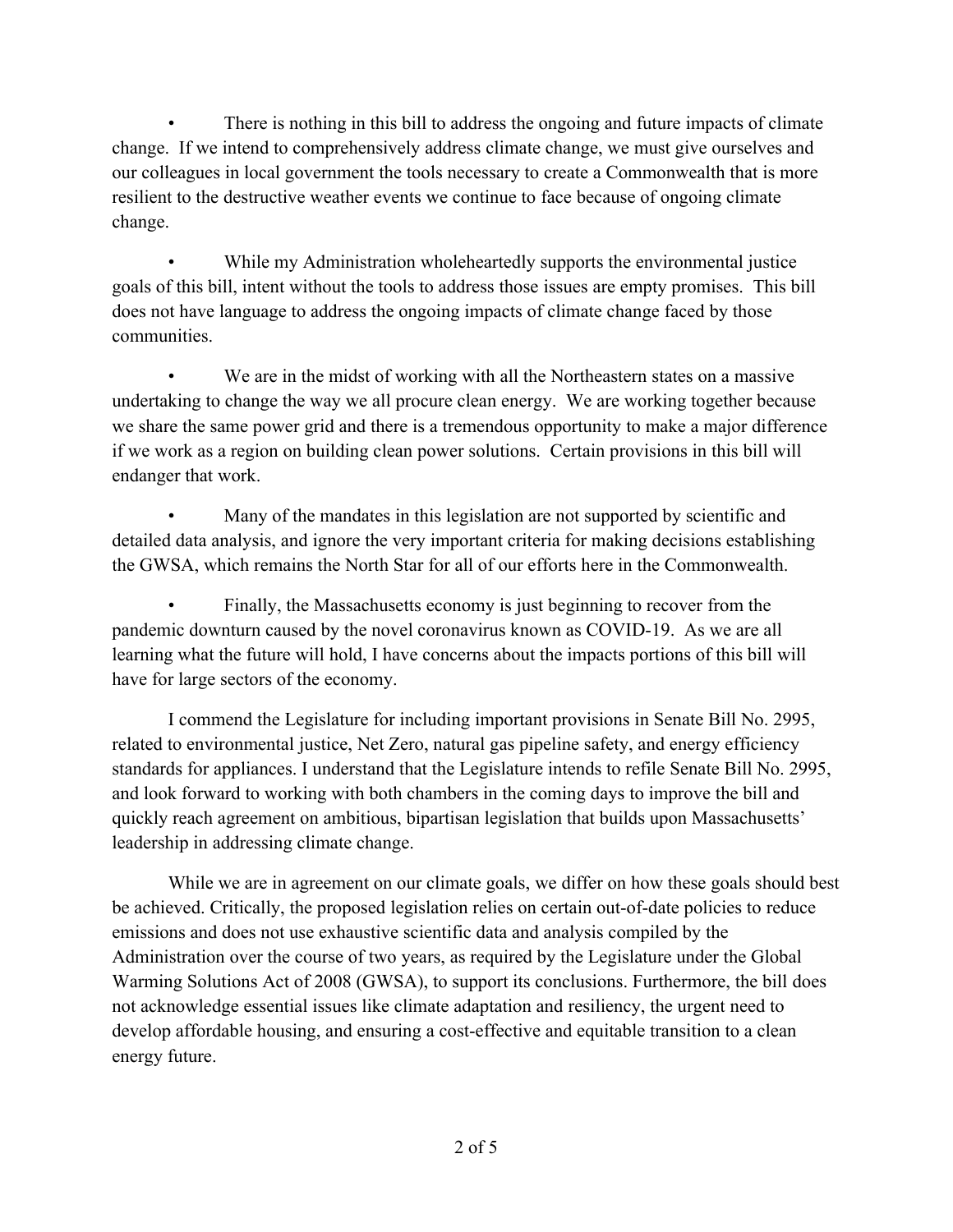Our Commonwealth faces a housing shortage that threatens the future of families and businesses throughout the state, which is why my Administration filed An Act to Promote Housing Choices to ease barriers to the development of affordable housing. My Administration has heard significant concerns from stakeholders regarding the Legislature's proposal for a net zero energy stretch code, which could slow the development of new housing while raising costs for Massachusetts families. Rick Sullivan, CEO of the WesternMass Economic Development Council and former Secretary of Energy and Environmental Affairs under Governor Deval Patrick, noted that "[w]hile there are many aspects of the TUE conference report that are worthwhile, creating a new building code with undefined terms like 'net zero building' is, quite literally, dangerous. It will likely result in construction slowing or outright stopping in many localities due to unknown, and right now, unknowable new requirements. Such a requirement is neither sound nor sustainable economic development or energy policy." And the Massachusetts Building Trades Council warns that the legislation's language relative to the "stretch building code" would "result in a multitude of building codes across the Commonwealth with the possibility of codes being changed mid-development potentially causing a suspension of new construction." While my Administration supports developing and proposing a new highperformance energy stretch code to the Board of Building Regulation and Standards as detailed in our Clean Energy and Climate Plan, it is imperative that any such proposal is executed in a manner that does not impact the production of affordable housing stock and offers opportunity for public input and dialogue with all stakeholders.

Reducing emissions must be the first line of defense against climate change, but each year Massachusetts communities face greater threats and costs from climate impacts like severe storms, sea level rise, flooding, and droughts, and any comprehensive proposal must include tools to reduce the impacts of ongoing climate change and provide new funding to build a more resilient Commonwealth. Senate Bill No. 2995 missed a significant opportunity by not also addressing our ability to build greater resiliency in the Commonwealth. Two years ago, I filed Senate Bill 10, which would provide \$130 million annually for communities to address resiliency challenges. This legislation unfortunately did not advance, despite the benefits it would have for communities and residents across the Commonwealth, the growing cost of climate change, and the significant need demonstrated through my Administration's Municipal Vulnerability Preparedness program.

My Administration remains committed to supporting environmental justice communities and agrees wholeheartedly with the Legislature that strong consideration for the Commonwealth's most vulnerable residents must be part of any comprehensive climate legislation. However, environmental justice communities are not only overburdened by global warming pollution, but are the most impacted by the growing effects of climate change and are least able to adapt. Therefore, it is imperative that any proposed environmental justice language address the ongoing impacts of climate change as environmental burdens faced by these communities.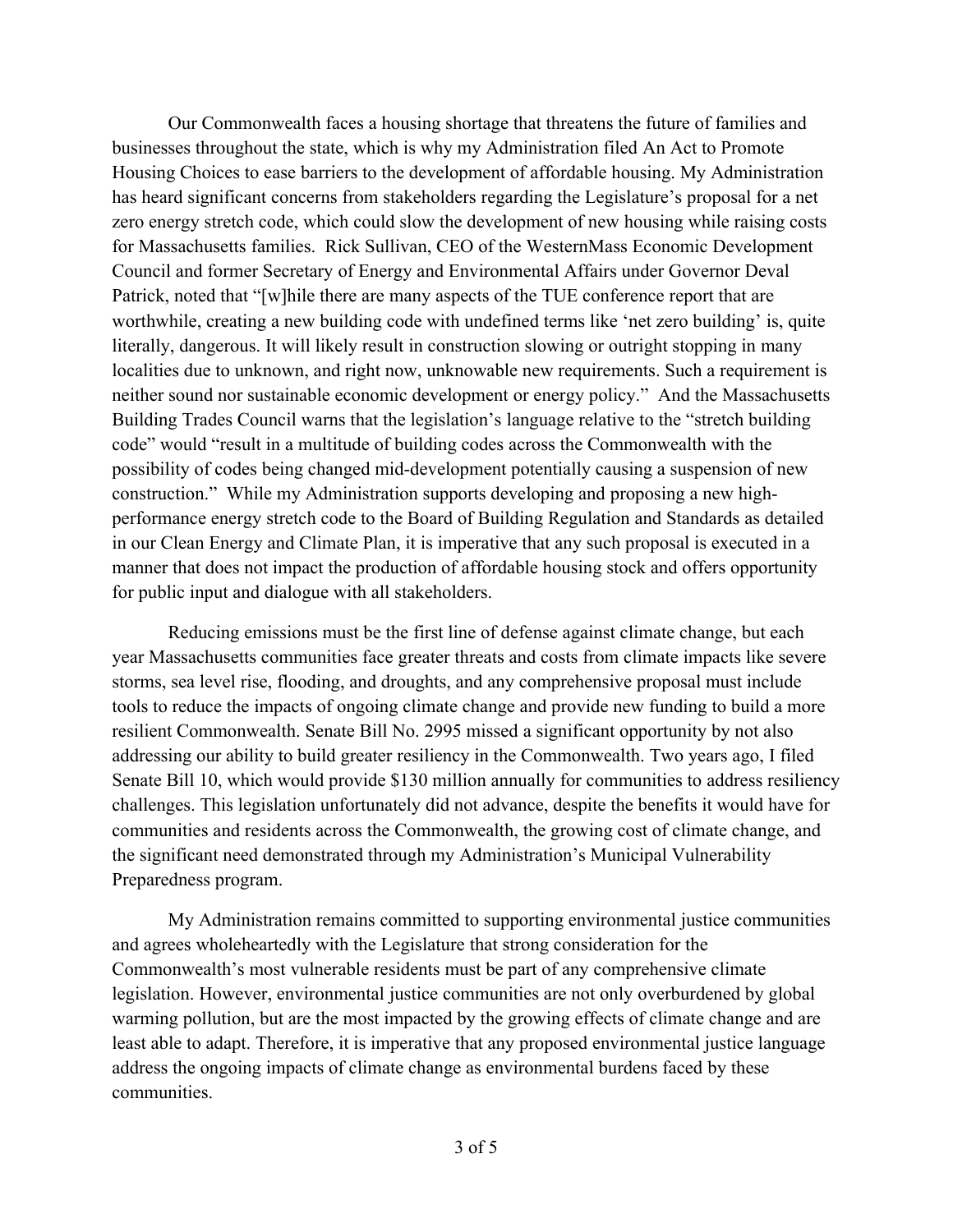Almost a year ago, recognizing the scientific consensus that bold, urgent action is required to mitigate and prevent the most severe impacts of climate change, my Administration committed the Commonwealth to an ambitious and legally binding limit of Net Zero emissions by 2050. To determine how to best achieve this limit affordably and equitably, my Administration completed a comprehensive two-year, science-based analysis of the pathways that would position the Commonwealth to reach Net Zero by 2050. As a result of this first-inthe-nation comprehensive study, on December 30, 2020 we released our 2050 Decarbonization Roadmap (Roadmap), the Massachusetts Clean Energy and Climate Plan (CECP) for 2030, and Energy and Environmental Affairs Secretary Theoharides established a statewide GHG emissions limit of 45% below the 1990 GHG emissions level for 2030. The Roadmap includes a detailed analysis of pathways to Net Zero emissions, including an analysis of potential energy resources, projected energy demand, and the supply necessary to meet the demand in all sectors of the economy. Building on that analysis, the CECP for 2030 outlines a detailed plan and the policies needed to implement over the next decade to meet the 2030 emissions limit of 45% below 1990 levels.

Senate Bill No. 2995 requires additional interim emissions limits, new sublimits for particular sectors of the economy, and mandates that the limit for 2030 be at least 50% below 1990 levels. While the Administration and the Legislature are in agreement on the need to achieve Net Zero by 2050, scientific analysis shows that requiring emissions reductions greater than 45% in 2030 risks imposing undue expense and unnecessary economic impact on Massachusetts households and businesses – including those that can least afford it. The Administration's analysis is clear that the difference between 45% and 50% means significantly more cost – an additional \$6 billion in costs incurred by residents – and associated impacts for the state economy. Unfortunately, this higher cost does not materially increase the Commonwealth's ability to achieve its long-term climate goals.

Further, sector-based sublimits add unnecessary hurdles to achieving emissions reductions in a cost-effective and equitable manner by artificially requiring that emissions in a given year must reduce in a given sector, rather than allowing the Commonwealth to achieve emission reductions more holistically and efficiently. As illustrated in the Administration's CECP for 2030, 2050 Decarbonization Roadmap, and 2030 Emissions Limit Determination letter – all released before the Legislature passed this bill – the 45% limit set by the Administration and supported by scientific analysis is a nation-leading target that positions the Commonwealth to achieve Net Zero by 2050 cost-effectively and equitably. The CECP for 2030 and 2050 Decarbonization Roadmap also highlight the importance of developing an inventory for carbon sequestration from natural and working lands and other sources in reaching Net Zero by 2050, a critical opportunity missed by the Legislature which we believe merits due consideration given its significant role in helping the Commonwealth achieve its climate goals.

In addition to changing the manner in which the GWSA authorizes emissions limits, this bill would amend foundational definitions and authorities in the GWSA. As written, those